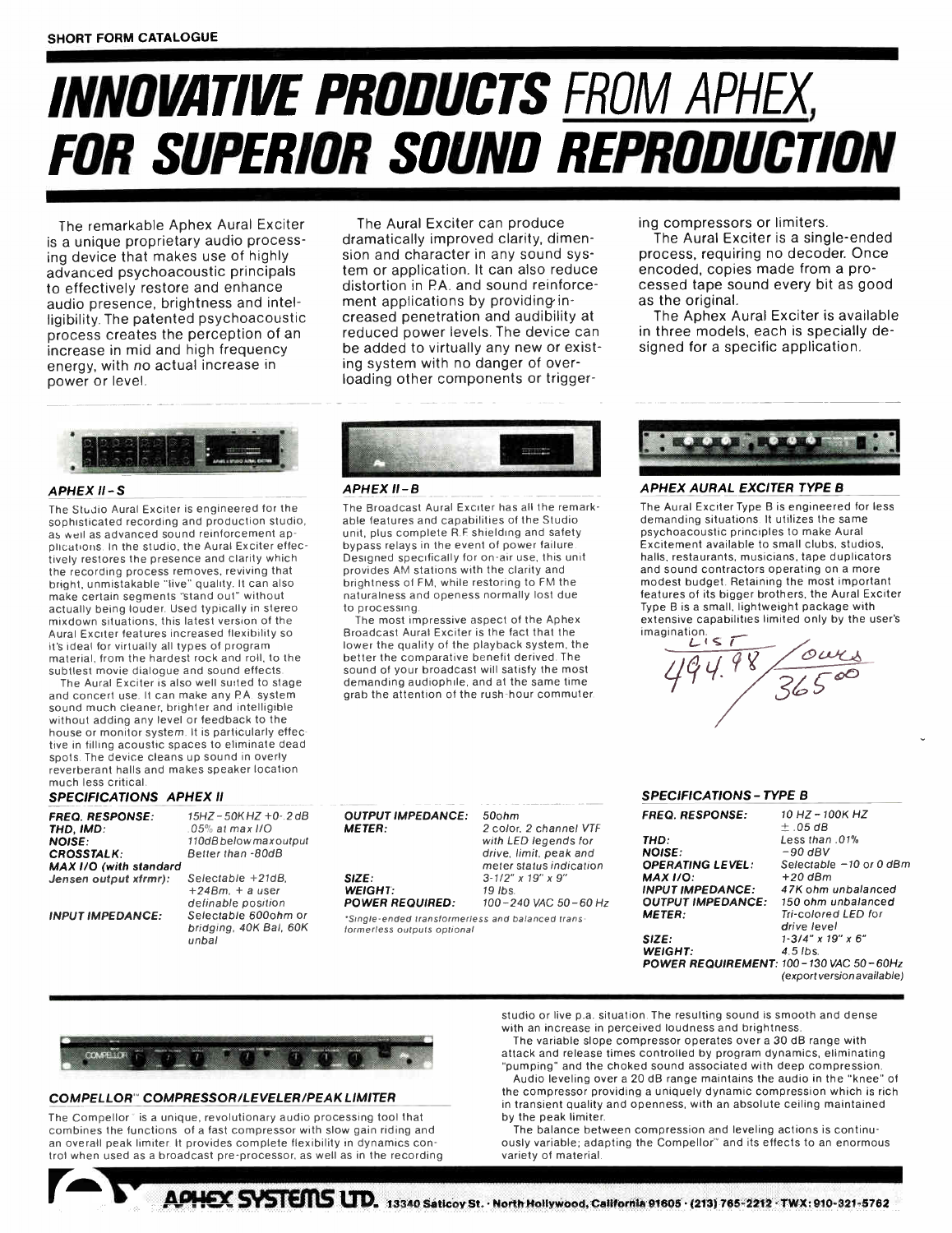#### MODULAR PROCESSING



EQF-2

The EQF-2 combines a 3-band sweep equalizer with a sweep Hi and Lo pass filter section. The EQ has switchable peak/shelf on the Hi and Lo sections, and reciprocal 12 dB of cut and boost on all sections. The filters are second order Butterworth and can be switched separately from the EQ section

#### SPECIFICATIONS

FREO. **RESPONSE:** 1 TOB 20 Hz-20 KHz all sections in THD & IMD: Below 0.1% at max. I/O NOISE: FILTERS: **EQ LOW:** MID: HI: MAX. I/O: SIZE: WEIGHT: -123 dB below max. I/O Hi pass 20-500 Hz Lo pass 1-20 kHz 25- 500 Hz  $250 - 5kHz$  $1 - 20kHz$ +20dBm with optional Jensen xfrmr  $1-1/2$ " x 5-1/4" x 6' (industry standard) 2 lbs.



#### R-1

The R-1 holds 10 Aphex modules and provides barrier strip access to all inputs and outputs. Power and ground are bussed.



#### PS-1 \$275.00

The PS-1 is a  $\pm$  16V  $\approx$  3.4A regulated supply with OVP that will power two R-1 racks.

#### VCA PRODUCTS



#### $CX-1$

The CX-1 is a very versatile module combining a "soft knee" compressor/limiter with a switchable expander/gate. The CX-1 uses the proprietary Aphex VCA chip to provide an extremely clean overall sound. The expander is adjustable from 0 to 100 dB of expansion (gating) and is the only noise gate on the market that can be guaranteed not to click or pop. The unit features a multi-functional LED display that indicates input, output, compression or expansion levels

#### **SPECIFICATIONS**

| $\pm$ 1dB 20 - 20 KHz all sections |
|------------------------------------|
| Less than 0.2% at max I/O          |
| $-85$ dBm                          |
| $+20$ dBm ( $+30$ dBm              |
| with optional Jensen               |
| xfrmr)                             |
| $1 - 1/2$ " x 5 - $1/4$ " x 6"     |
| (industry standard)                |
| $2$ Ibs.                           |
|                                    |



#### 48-1

Self-powered, the 4B-1 is for the mobile engineer. It holds 4 Aphex modules and has a built-in patch board on the rear with 1/4" and T-T size jacks.



#### 2521-OPERATIONAL MODULE

The <sup>2521</sup> Operational Module is a high speed, high output, short circuit proof buffer that takes on the characteristics of the IC that is plugged into it. It is current limited and can put out a full watt of power into a 62 ohm load

The 2521 output transistors have a 3 amp rating for superior reliability. The unit is also 100% field repairable, so there's never a need to discard a complete module because of a defective 10<sup>e</sup> resistor. The 2521 can be continually and easily updated to meet changing needs.

#### FEATURES

100% Field-repairable 100% short circuit proof Greatly improved overload characteristics Built-in power decoupling Socketed IC eliminates obsolescence Extremely low noise current

#### **SPECIFICATIONS**

| <b>BANDWIDTH:</b>                             | 4MHz                    |
|-----------------------------------------------|-------------------------|
| THD (at clipping $-1$ dB):                    | 0.02%                   |
| IMD:                                          | 0.02%                   |
| GAIN:                                         | 50.000 Min.             |
| <b>SLEW RATE:</b>                             | $>$ 10 v/ $\mu$ Sec.    |
| <b>OUTPUT NOISE:</b>                          | $-113$ dBm              |
| <b>MAXIMUM INPUT:</b>                         | 30 Volts P-P            |
| <b>MAXIMUM POWER OUTPUT: 1 Watt (+30 dBm)</b> |                         |
| <b>MAXIMUM VOLTS OUTPUT:</b>                  | $Supply -4 volts P - P$ |
| <b>MAX. SUPPLY VOLTAGE:</b>                   | $±18$ volts             |
|                                               | (with LF 351)           |

'High voltage. high output versions are available Consult the tactory for details



#### 1537A VCA IC

The 1537A is the only monolithic Class A voltage-controlled attenuator on the market today. Its patented design features extremely low distortion, low noise, high stability and wide dynamic range. It can provide more than 100dB of attenuation at +20 dBm. Its high slew rate gives low TI.M. and makes it useable from DC to 50 MHz

#### SPECIFICATIONS

BANDWIDTH: THD: IMD: NOISE: MAX. ATTENUATION: DC to 50 MHz 0.004% TYP 0.03% TYP - 90 dBv worst case  $>$ 100 dB. DC - 200 kHz



#### VCA 500A

The new VCA 500 A utilizes a 1537A VCA IC to significantly improve the performance and overall sound quality of the MCI JH-500 series console. Conversion takes only a few minutes per channel with plug-in convenience



#### VCA 505

The VCA 505 is an expanded version of the highly-acclaimed 1537A Voltage Controlled Attenuator. It utilizes a 15-pin card edge mount package for easy installation, has multiple bufferred control inputs for maximum versatility, and requires no additional circuity. SIZE: 2.75" high x 2.85" deep x .72" wide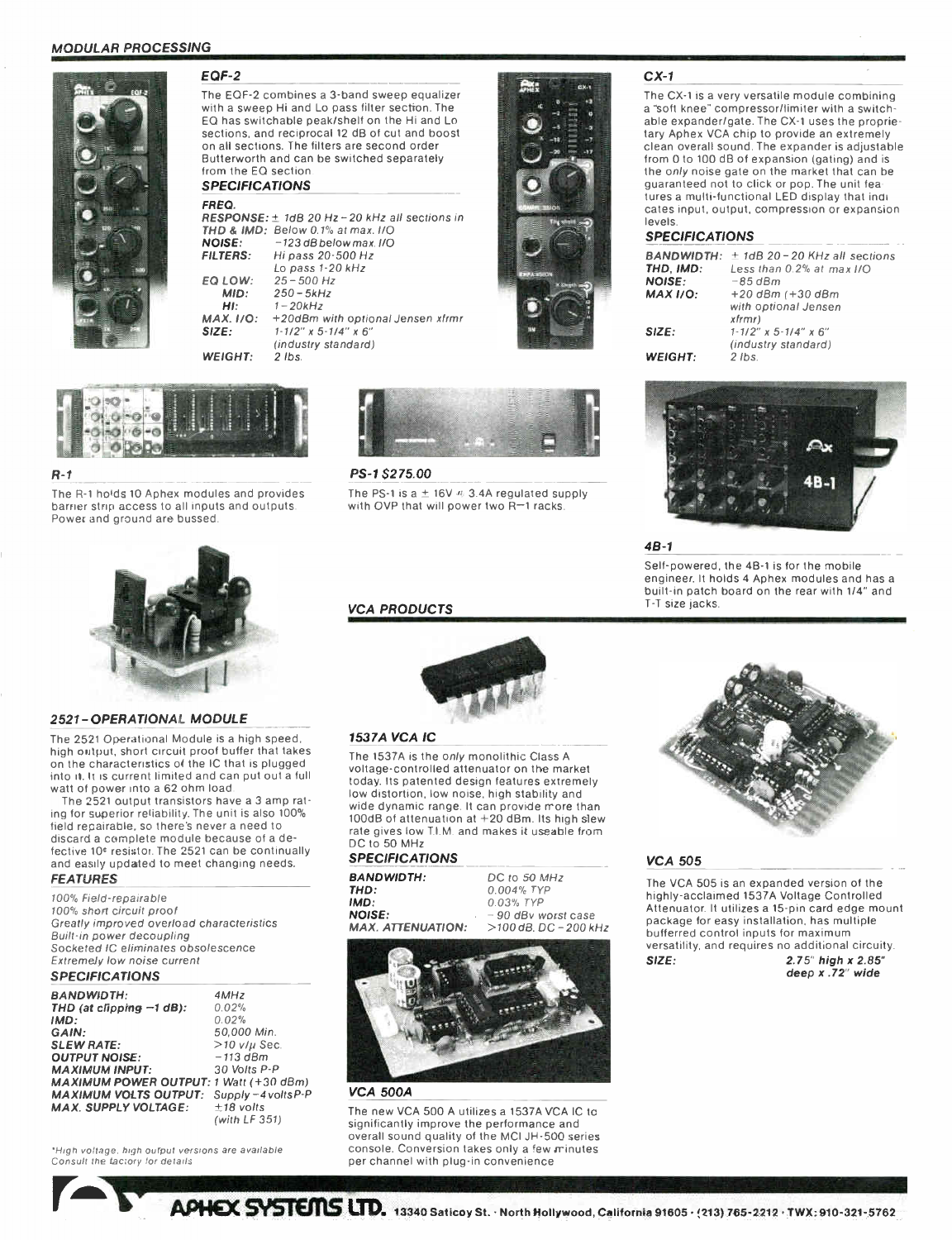

 $PHASESCOPE<sup>TM</sup>$  — the complete tool for BTSC/MTS stereo audio applications. Real time monitoring of stereo audio phase, program average and peak levels, and third channel displays selectable between left/ right SUM or SAP (second audio program) — all in one complete system.

A quick glance by the operator gives a complete "picture" of the audio signal. Audio level monitoring, both PPM Peak and VU and the B & B SYSTEMS PHASESCOPE allows you to easily avoid out-of-phase stereo signal and prevent peak audio distortion.

### FEATURES:

- $\Box$  B & B PHASESCOPE CRT X/Y display with calibrated graticule for phase and studio operating level.
- $\Box$  CRT display of individual channel levels, with calibrated graticule for studio operating level.
- $\overline{\phantom{a}}$  ANSI calibrated VU meters and PPM Peak meters for each channel, and a third VU and PPM Peak meter, selectable for left/right, SUM or  $SAP - a B \& B$  exclusive!
- $\Box$  Self-contained in only 4 EIA rack units.
- $\Box$  Magnetic and EMI/RF Shielding.

Creative tools for stereo audio.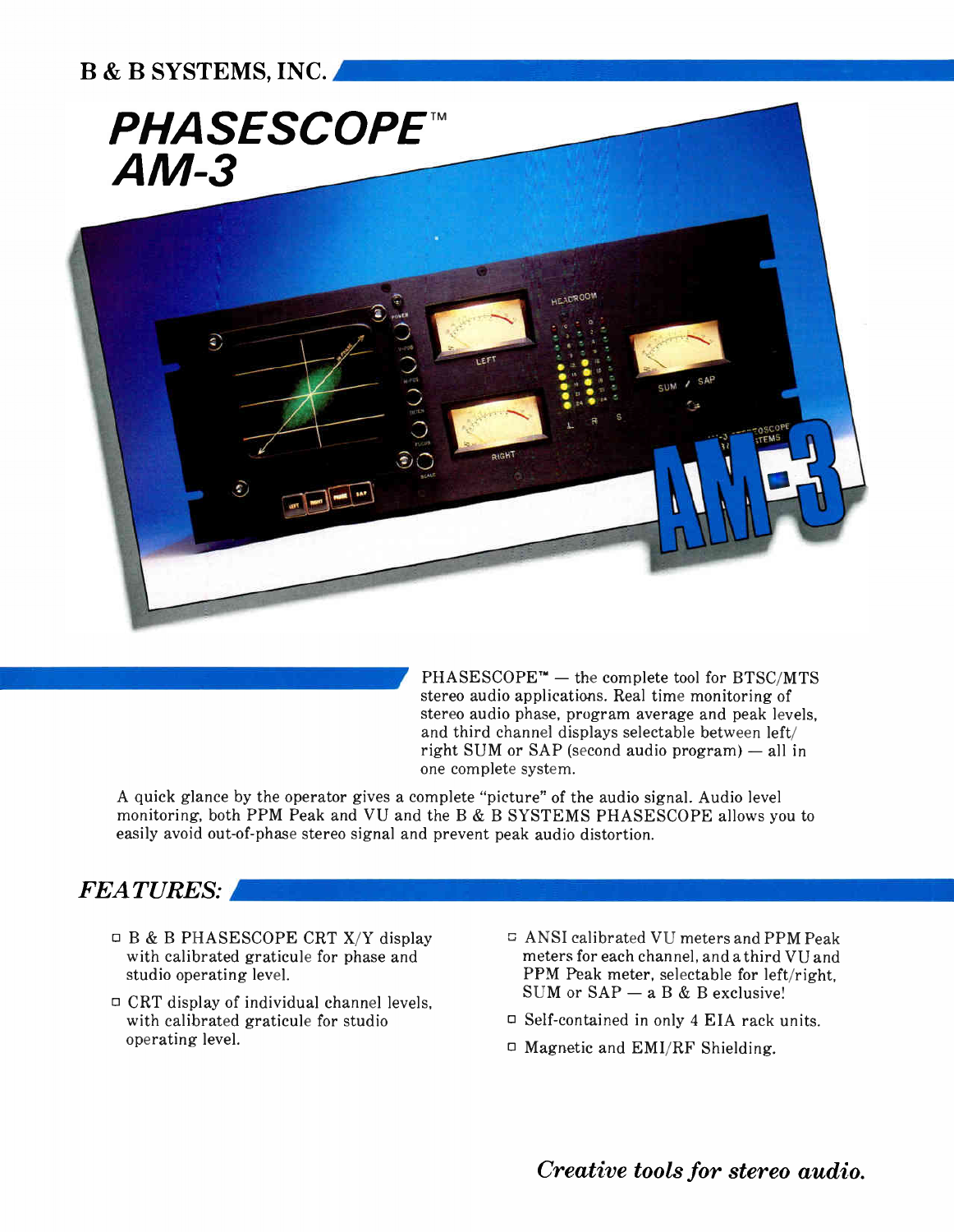### AM-3 PHASESCOPE™



B & B PHASESCOPE, showing in-phase program material, with good stereo separation.



Single channel audio tone, ideal for level setting.



B & B PHASESCOPE, showing out-of- phase program material.



Out-of-phase tone — quickly detects phase errors in your system.

### SPECIFICATIONS:

#### SIGNAL INPUTS —

AUDIO: Three pin XLR female for left and right audio and SUM/SAP audio. All inputs are balanced and buffered with greater than 50k ohm input impedance. Inputs can be set for resistive termination according to studio operating standards.

#### DISPLAY —

t

SCOPE: Oscilloscope display, bandwidth limited to audio frequencies of 20 Hz to 20k Hz. Vertical calibration can be adjusted so that graticule marking can conform to studio line level. Proper stereo phase relationship of left and right channels is marked diagonally on the graticule. Four mode switches select either CH-1  $(left)$ , CH-2 (right),  $X/Y$ (PHASESCOPE), or CH-3

(SUM/SAP) displays. A separate switch selects between SUM or SAP display for the CRT and the meters.

- VU METERS: The VU meters meet all electrical and ballistic specifications established by the Bell Laboratories and ANSI 16.5- 1954, as required by broadcasting and sound engineers.
	- LED PEAK Peak reading, full wave recti-METERS: fied, read both positive and negative peaks, 250 microsecond rise time; 300 millisecond fall time.
- POWER 115/220 VAC, 50/60 Hz, 75 Watts.
- **PHYSICAL**  $-7$ " x 19" Wide x 17" Deep, 4 EIA rack units, 25 Lbs. (11.4 Kilo).

PHASESCOPE is a registered trademark of B & B SYSTEMS, INC.<br>© 1986, B & B SYSTEMS, INC.

111111111111111111ffl B & B SYSTEMS, INC • 28111 AVENUE STANFORD • VALENCIA, CA 91355 • (805) 257-4853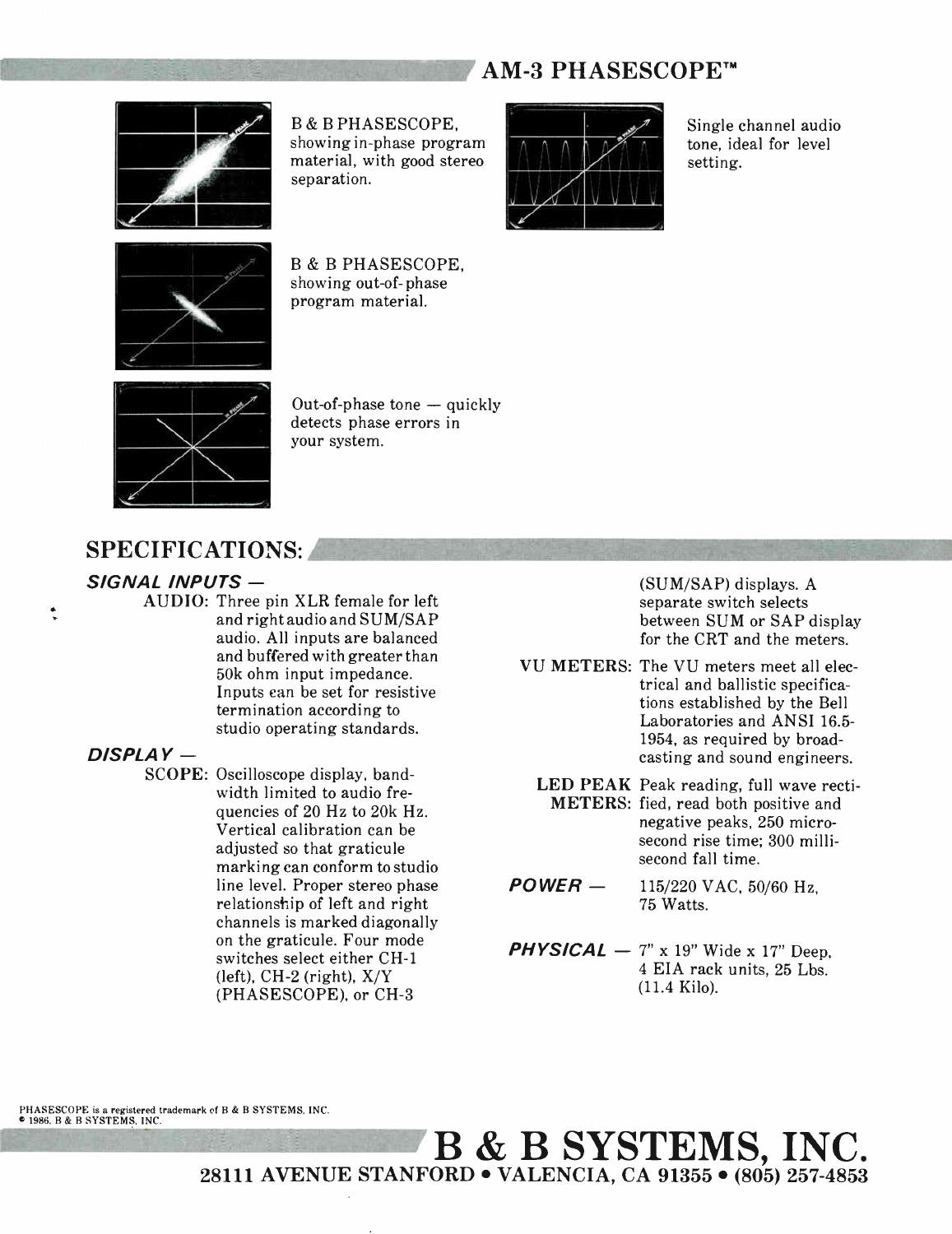## Dominator<sup>™</sup> II Models 720.723



| AUDIU ƏPEVIFIYA HUNƏ                |                                               |                                                                                          |  |
|-------------------------------------|-----------------------------------------------|------------------------------------------------------------------------------------------|--|
| RANGE SETTING<br>Nominal Gain       | 0dB<br>$0dB \pm 15dB$                         | $-10dB$<br>Same                                                                          |  |
|                                     | $-81dB$                                       | -89dBu                                                                                   |  |
| Output Noise<br>THD                 | $<0.008\%$                                    | < 0.008%                                                                                 |  |
| <b>SMPTE IMD</b>                    | $<0.008\%$                                    |                                                                                          |  |
| <b>DIM</b>                          | < 0.008%                                      | $<0.008\%$<br>< 0.008%                                                                   |  |
|                                     | $±0.2dB$ 2Hz-75kHz                            | Same                                                                                     |  |
| <b>Frequency Response</b>           | $+27dBu$                                      | $+23dBu$                                                                                 |  |
| Max Input (MIL)<br>Max Output (MOL) | $+22$ dBu (RMS)*                              | $+12$ dBu (RMS)*                                                                         |  |
| Crosstalk                           | 70dB up to 20kHz                              | Same                                                                                     |  |
| Dynamic Range                       | 104dB                                         | 102dB                                                                                    |  |
|                                     |                                               |                                                                                          |  |
| <b>CONTROLS</b>                     | <b>ADJUSTMENT RANGE</b>                       |                                                                                          |  |
| Input Gain                          | ±15dB                                         |                                                                                          |  |
| LF EQ                               | ±5dB                                          |                                                                                          |  |
| <b>LF Crossover</b>                 | 100Hz/210Hz                                   |                                                                                          |  |
| HF EQ                               | ±5dB                                          |                                                                                          |  |
| <b>HF Crossover</b>                 | 1.7kHz/3.4kHz                                 |                                                                                          |  |
| Release Time                        | 150mSec to 7Sec                               |                                                                                          |  |
| Density                             | $-5$ to $+5$ RCH                              |                                                                                          |  |
| Output Ceiling                      | $-9$ to $+25dB$ (PK)**                        |                                                                                          |  |
| I/O                                 |                                               |                                                                                          |  |
| Input Circuits                      | Servo Balanced Transformerless                |                                                                                          |  |
| Output Circuits                     | Servo Balanced Transformerless                |                                                                                          |  |
| Input Connectors                    | 3-Pin XLR Female                              |                                                                                          |  |
| Output Connectors                   | 3-Pin XLR Male                                |                                                                                          |  |
| Input Impedance                     |                                               | 19.5k Ohms Unterminated; 600 Ohms by Rear Panel Selectable Terminator- (Lifts in Bypass) |  |
| Output Impedance                    | 65 Ohms                                       |                                                                                          |  |
| Input CMRR                          | Better than 60dB 20 Hz to 20kHz               |                                                                                          |  |
| Input RF Rejection                  |                                               | Better than 40dB at 800kHz, Better than 60dB Above 2MHz                                  |  |
| <b>MISCELLANEOUS</b>                |                                               |                                                                                          |  |
| Power                               | 120VAC 50/60Hz 30 Watts (100,220,240 options) |                                                                                          |  |
| Power Fuse                          |                                               | $100/120$ VAC = 0.375A (SLO); 220/240VAC = 0.25A (SLO)                                   |  |
| Weight                              | 5.6 Lbs. (2.54kg)                             |                                                                                          |  |
| Dimensions                          |                                               | 19" W x 1.75" H x 9.5" D (482.83mm x 44.42mm x 241.12mm)                                 |  |
|                                     |                                               |                                                                                          |  |

\*MOL is limited by the peak ceiling setting. The output stage is capable of +25dBu into 600 Ohms. \*\*dB (PK) = peak value of sinewave.



SY STEM S 11068 Randall Street · Sun Valley, CA 91352 · (818) 767-2929 · FAX (818) 767-2641 Aphex is proudly American...100% owned, engineered and manufactured in the U.S.A.

Aphex is constantly striving to maintain the highest professional standards. As a result of these efforts, modifications may be made from time to time to existing products without prior notice. Specifications and appearance may differ from those listed or shown U.S. and Foreign Patents Pending. Part No. 02-720/723-03 Printed in U.S.A.

ADH YSTEM



The Dominator II from Aphex Systems is a stereo multiband peak limiter designed to fit a wide range of audio applications. Through the use of multiband techniques along with new proprietary circuits, the audibility of limiting action has been greatly reduced, especially when compared to conventional limiters. This means that greater limiting depth is possible, resulting in higher loudness with maintained audio quality. At virtually any limiting depth, the Dominator II is free of "hole punching", "dullness", and most other effects normally associated with limiters. As a peak overshoot protection limiter, the Dominator II is undetectable in line while it absolutely prevents peak levels from exceeding a user settable output level. In addition, the desired limiting effects of greater audio density and increased "punch" are readily available with the Dominator II.

> 104dB Dynamic Range Freedom from Pumping Freedom from Spectral Gain Intermodulation Automatic Limit Threshold (ALT) Adjustable Density (Relative Crest Height) Switchable Crossover Frequencies **Detented Potentiometers** Relay Bypass, Remote Controllable Servo-Balanced Transformerless Inputs and Outputs

> > $\circ$

## Dominator<sup>™</sup> II **Precision MultiBand Peak Limiter** Models 720, 723

- 
- 
- Peak Ceiling Trimmable in 0.2dB Steps Over a 34dB Range
	-
	-
	-
	-
	-